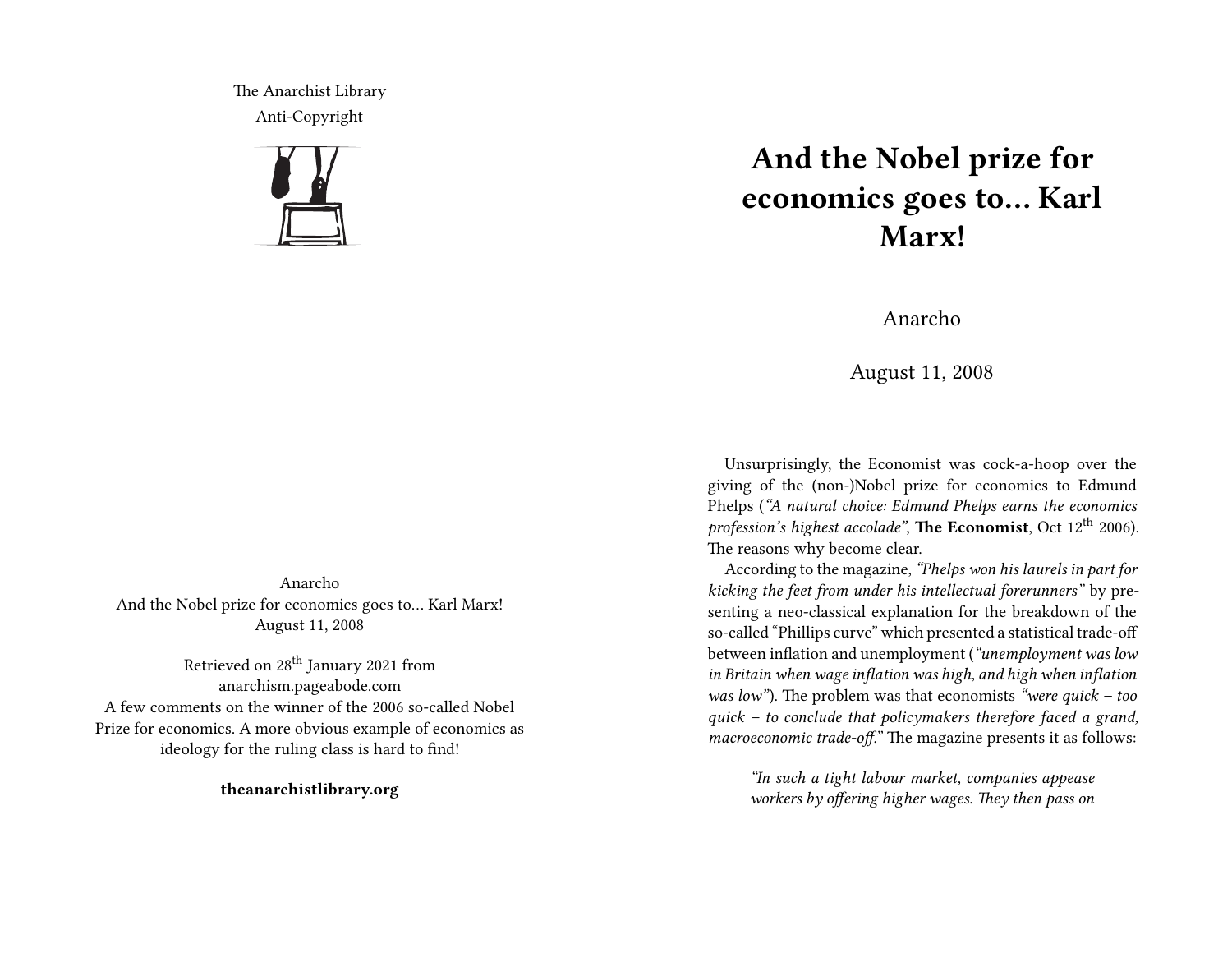*the cost in the form of dearer prices, cheating workers of a higher real wage. Thus policymakers can engineer lower unemployment only through deception."*

Phelps innovation was to argue that *"[e]ventually workers will cotton on, demanding still higher wages to offset the rising cost of living. They can be duped for as long as inflation stays one step ahead of their rising expectations of what it will be."* This meant that the *"stable trade-off depicted by the Phillips curve is thus a dangerous mirage"* which broken in the 1970s with the rise of stagflation (high unemployment and high inflation). Phelps, reports the Economist, argued that there was a "natural" rate of unemployment, where *"workers' expectations are fulfilled, prices turn out as anticipated, and they no longer sell their labour under false pretences."* This *"equilibrium does not, sadly, imply full employment"* and so capitalism required *"leaving some workers mouldering on the shelf. Given economists' almost theological commitment to the notion that markets clear, the presence of unemployment in the world requires a theodicy to explain it."* The religious metaphor does seem appropriate as most economists (and the Economist) do treat the market like a god (a theodicy is a specific branch of theology and philosophy that attempts to reconcile the existence of evil in the world with the assumption of a benevolent God).

And, as with all gods, sacrifices are required and Phelps' theory is the means by which this is achieved. As the Economist notes: *"in much of his work he contends that unemployment is necessary to cow workers, ensuring their loyalty to the company and their diligence on the job, at a wage the company can afford to pay"* (i.e., one which would ensure a profit). Unsurprisingly, attempts to lower the "natural rate" have all involved using the state to break the economic power of working class people (attacking unions, increasing interest rates to increase unemployment in order to temporarily *"cow"* workers and so on). All so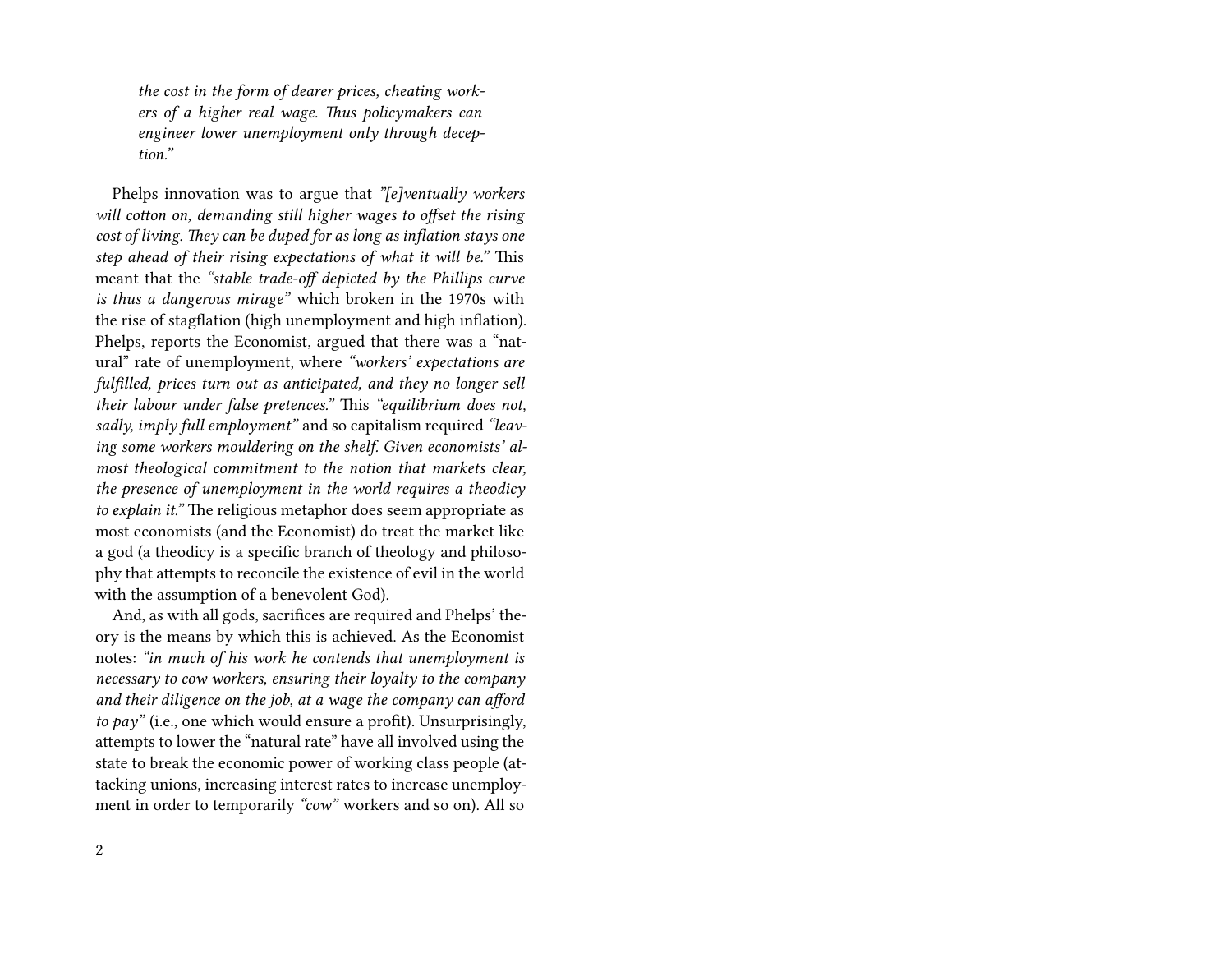that profits can be keep high in the face of the rising wages caused by the natural actions of the market!

Yet Phelps' conclusions are hardly new. Anarchists and other socialists have been arguing that capitalism has no tendency to full employment since the 1840s either in theory or in practice. They have also noted how periods of full employment bolstered workers' power and harmed profits. It is the fundamental disciplinary mechanism of the system (*"a whip in [the bosses'] hands, constantly held over you, so you will slave hard for him and 'behave' yourself,"* to use Berkman's memorable phrase). It is, in other words, *"inherent in the wage system"* and *"the fundamental condition of successful capitalist production."* While it is *"dangerous and degrading"* to the worker, it is *"very advantageous to the boss"* and so capitalism *"can't exist without it."* (Alexander Berkman, **What is Anarchism?**, p. 26)

These kinds of arguments used to be dismissed as nonsense by neo-classical economists (the main branch of the religion). So it is ironic Phelps has got a (non-)Nobel prize for restating, in neo-classical jargon, the model of the labour market expounded in, say, Chapter 25 of the first volume of Marx's **Capital**:

*"If [capital's] accumulation, on the one hand, increases the demand for labour, it increases on the other the supply of labourers by the 'setting free' of them, whilst at the same time the pressure of the unemployed compels those that are employed to furnish more labour, and therefore makes the supply of labour, to a certain extent, independent of the supply of labourers. The action of the law of supply and demand of labour on this basis completes the despotism of capital. As soon, therefore, as the labourers learn the secret, how it comes to pass that in the same measure as they work more, as they*